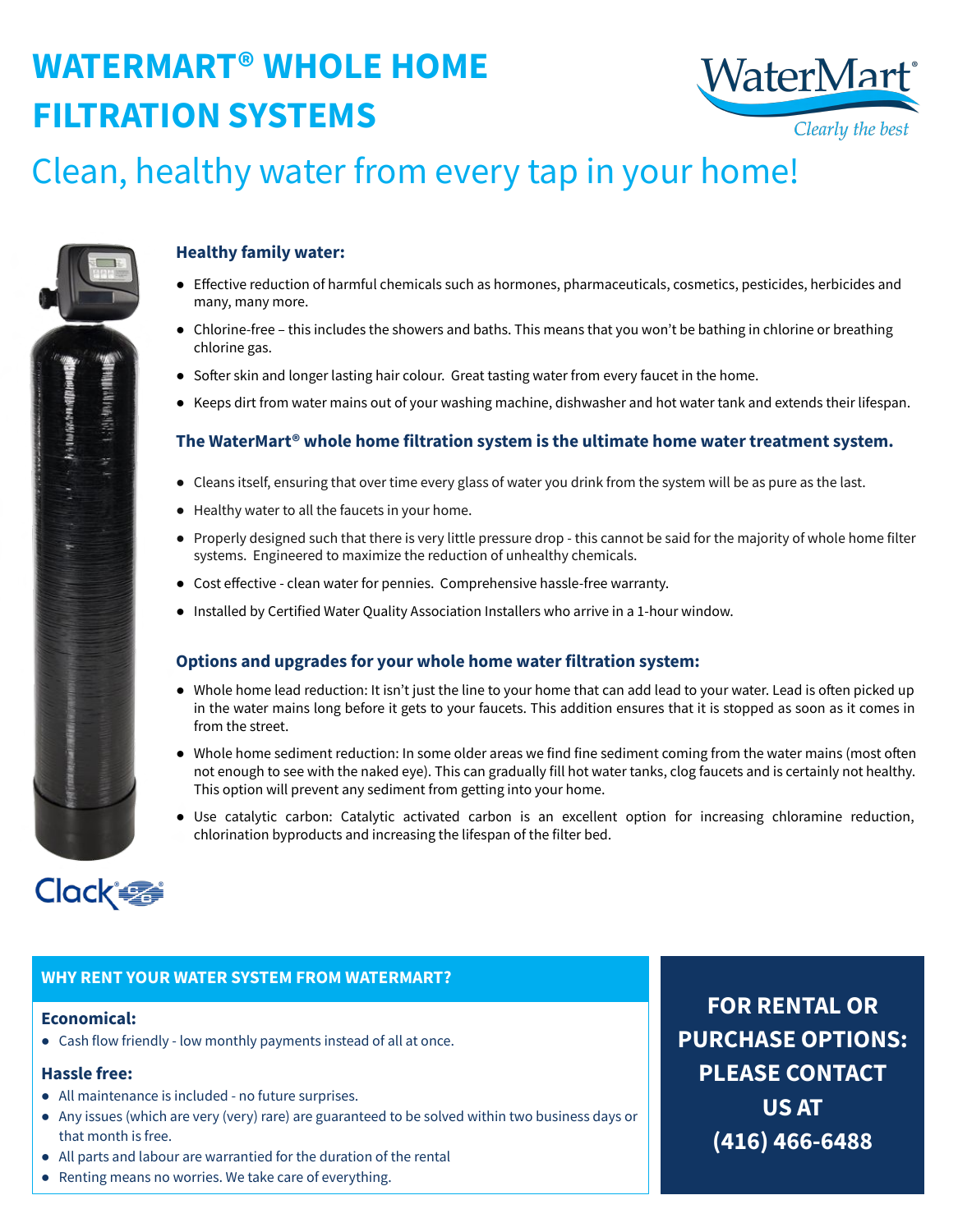# **WATERMART® UPGRADE OPTIONS** For whole home filtration systems



Flo by Moen is a comprehensive water monitoring and shut-off system. Via the app, Flo by Moen provides the ability to monitor and control your water remotely. This system can detect leaks as small as a drip and let you know. It will also automatically shut the water off if ever there is a serious leak. This could save you tens of thousand of dollars.





The Watermart sediment filter will filter any dirt released from the city plumbing before it can get into your home. This dirt can be caused by road work, construction and water main breaks and repairs. The Watermart sediment filter will prevent sediment from accumulating in your hot water tank and your fixtures.





Greatly increased chloramine reduction: Chloramines are a combination of chlorine and ammonia added by the city. The city uses chloramines because they last longer in the distribution system than chlorine. However chloramine cannot be removed by boiling, distilling, or by standing uncovered. And some studies show that disinfection byproducts of chloramine are even more toxic than those of chlorine. Using catalytic carbon instead of standard activated carbon will greatly reduce chloramine levels in your water.

Longer lifespan: Eventually all activated carbon becomes saturated and must be replaced. Catalytic carbon will have about a 40% longer lifespan of standard activated carbon.

**CATALYTIC CARBON**

Lead can be removed by installing a Watermart MediaGuard. This is a device that fits inside the whole home filtration tank. This mediaguard is filled with KDF® - a material which removes removes up to 99% of water-soluble lead, mercury, nickel, chromium, and other dissolved metals. It also helps prevent bacteria growth. This means healthier water for your family.

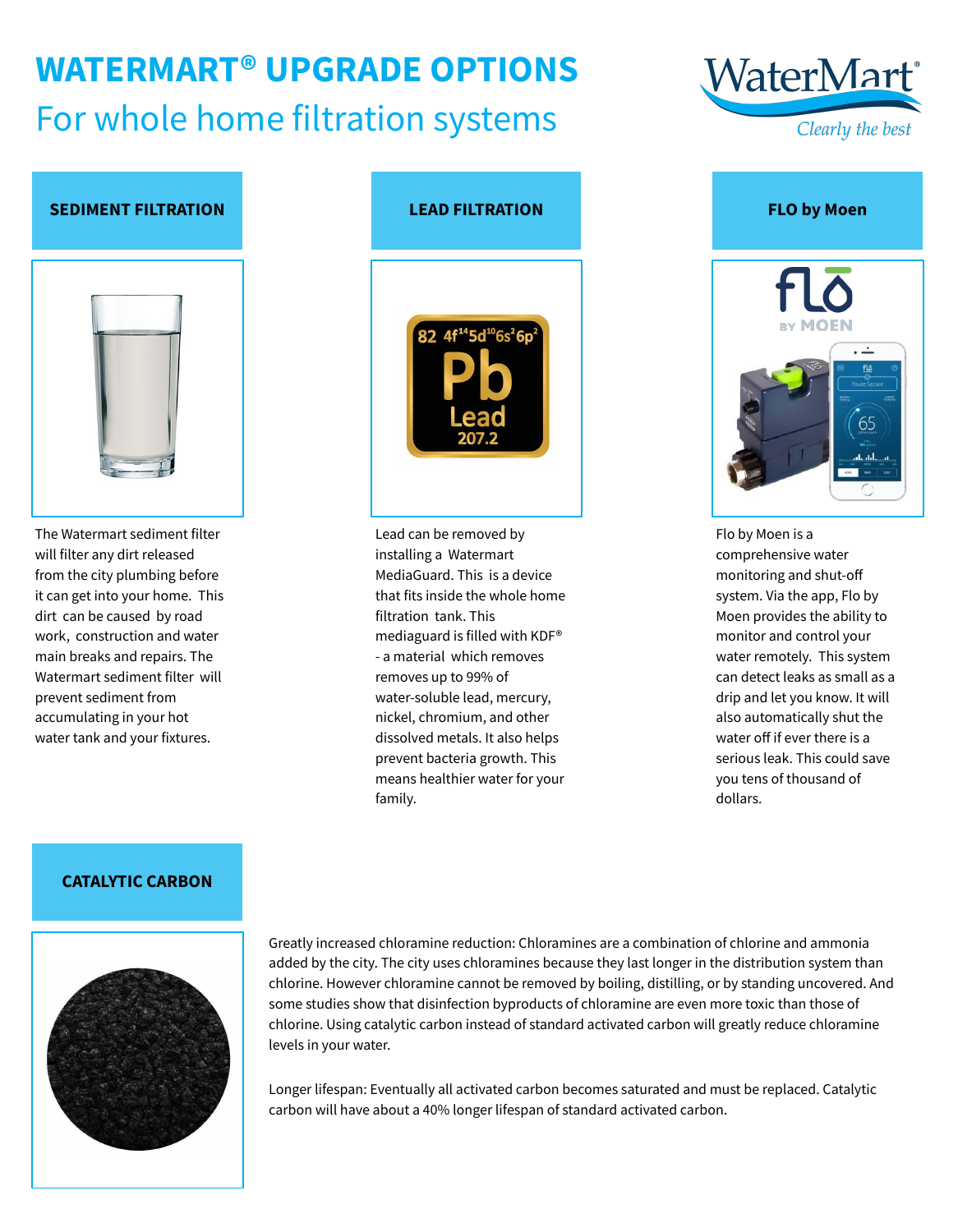### **WATERMART® WHOLE HOME FILTRATION**



### Expected maintenance

- The activated coconut carbon is expected to last about 3 years.
- Catalytic carbon (one of the upgrades listed above) will last about 5 years.

Given the average per person water use of 85 gallons per day and an average amount of municipally added chlorine of 0.2 mg/L:

#### **RECOMMENDED ANNUAL SERVICE**

Since our industry began about 50 years ago, water companies like ours have installed systems like the one you have to remove all of the chlorine from household water. This has been great for family health, hair and skin. However, not having chlorine in your pipes can eventually lead to buildup of a harmless biofilm inside your piping. Although this is not harmful, recently many customers have been asking us for ways they can remove it and prevent it. We are making two suggestions:

- Leave your water system bypassed for one week. This will flush chlorinated city water through your piping, hot water tank, etc.
- Install a sanitizing housing immediately after your whole home filter. This creates an easy place where we can introduce a larger dose of chlorine which can clean out your plumbing within a few hours.

Either of these practices should be done once per year.